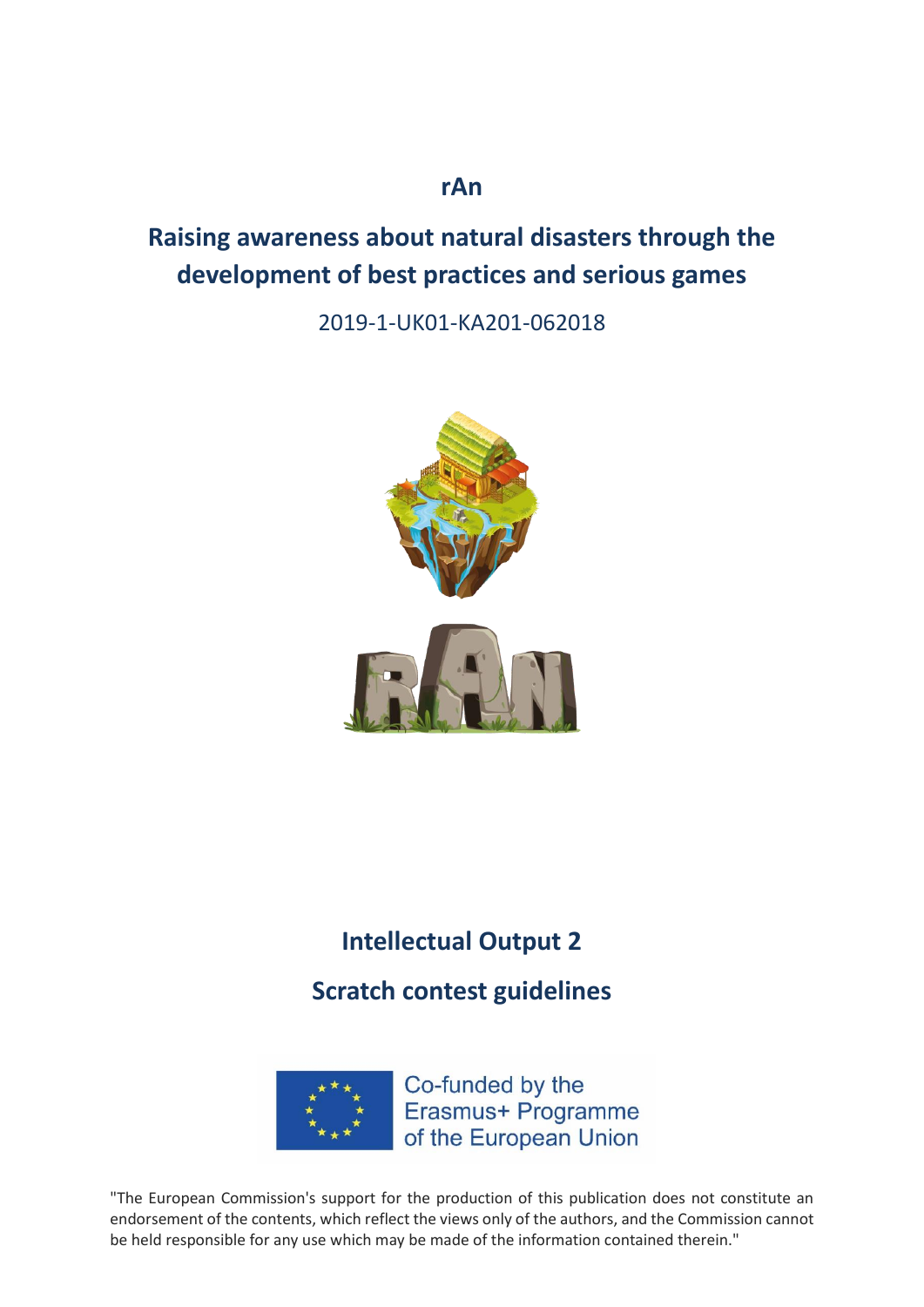#### **CONTEXT**

| <b>Grant agreement</b>       | 2019-1-UK01-KA201-062018                                                                                 |  |
|------------------------------|----------------------------------------------------------------------------------------------------------|--|
| Programme                    | Erasmus + KA2                                                                                            |  |
| <b>Key action</b>            | Cooperation for innovation and the exchange of good practices                                            |  |
| <b>Action</b>                | <b>Strategic Partnerships</b>                                                                            |  |
| <b>Project acronym</b>       | rAn                                                                                                      |  |
| <b>Project title</b>         | Raising awareness about natural disasters through the<br>development of best practices and serious games |  |
| <b>Project starting date</b> | 15/10/2019                                                                                               |  |
| <b>Project duration</b>      | 24 months                                                                                                |  |
| <b>Project end date</b>      | 14/10/2020                                                                                               |  |

### **REVISION HISTORY**

| <b>Version</b>  | <b>Date</b> | <b>Author</b> | <b>Description</b> | <b>Action</b> | <b>Pages</b> |
|-----------------|-------------|---------------|--------------------|---------------|--------------|
| $0.9$ (draft)   |             | UTH           | Creation           |               | 43           |
| $0.9.1$ (draft) |             | All partners  | Amendments         |               |              |
| $1.0$ (Final)   | 20/12       | UTH           | Final content      |               |              |

(\*) Action: C = Creation, I = Insert, U = Update, R = Replace, D = Delete

### **REFERENCED DOCUMENTS**

| <b>Reference</b>         | <b>Title</b> |
|--------------------------|--------------|
| 2019-1-UK01-KA204-062075 | rAn Proposal |



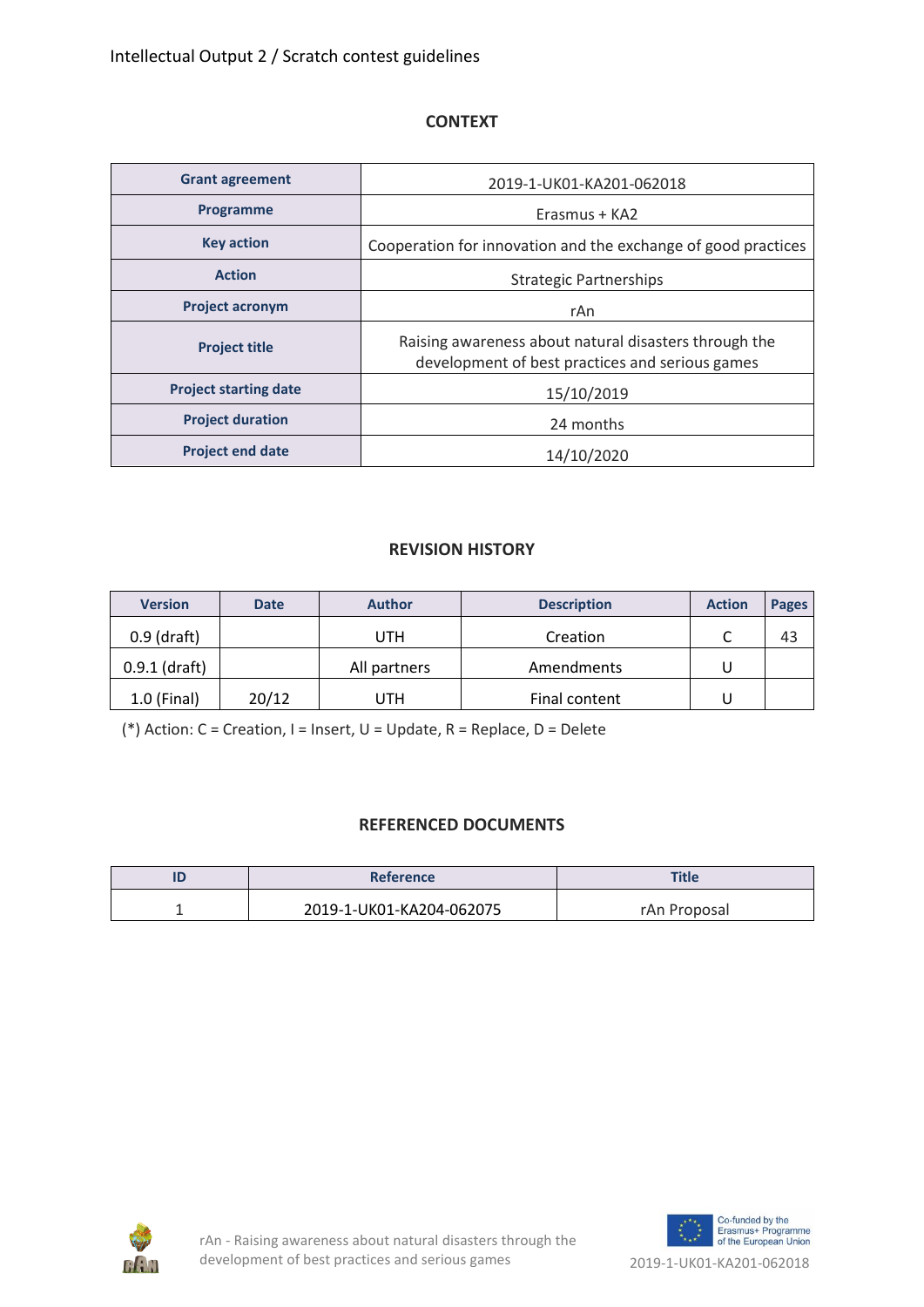### **Schools learn about natural disasters**

Be a part of the rAn community and play your part in developing mini-games for our main serious game about natural disasters. Teachers and their classes are invited to discuss about this, form their teams, use the famous and widely acclaimed Scratch language, imagine, design, develop and share with others a complete mini-game regarding how to prepare themselves or prevent a natural disaster (Fire, Earthquake, Flood, Storm). Don't lose the chance to see your game integrated in the main rAn game and used by thousands of children all over Europe and why not worldwide! Students and schools will have an opportunity to win prizes for Best Overall, Best Technical, and Best Artistic Design and digital badges for participating!



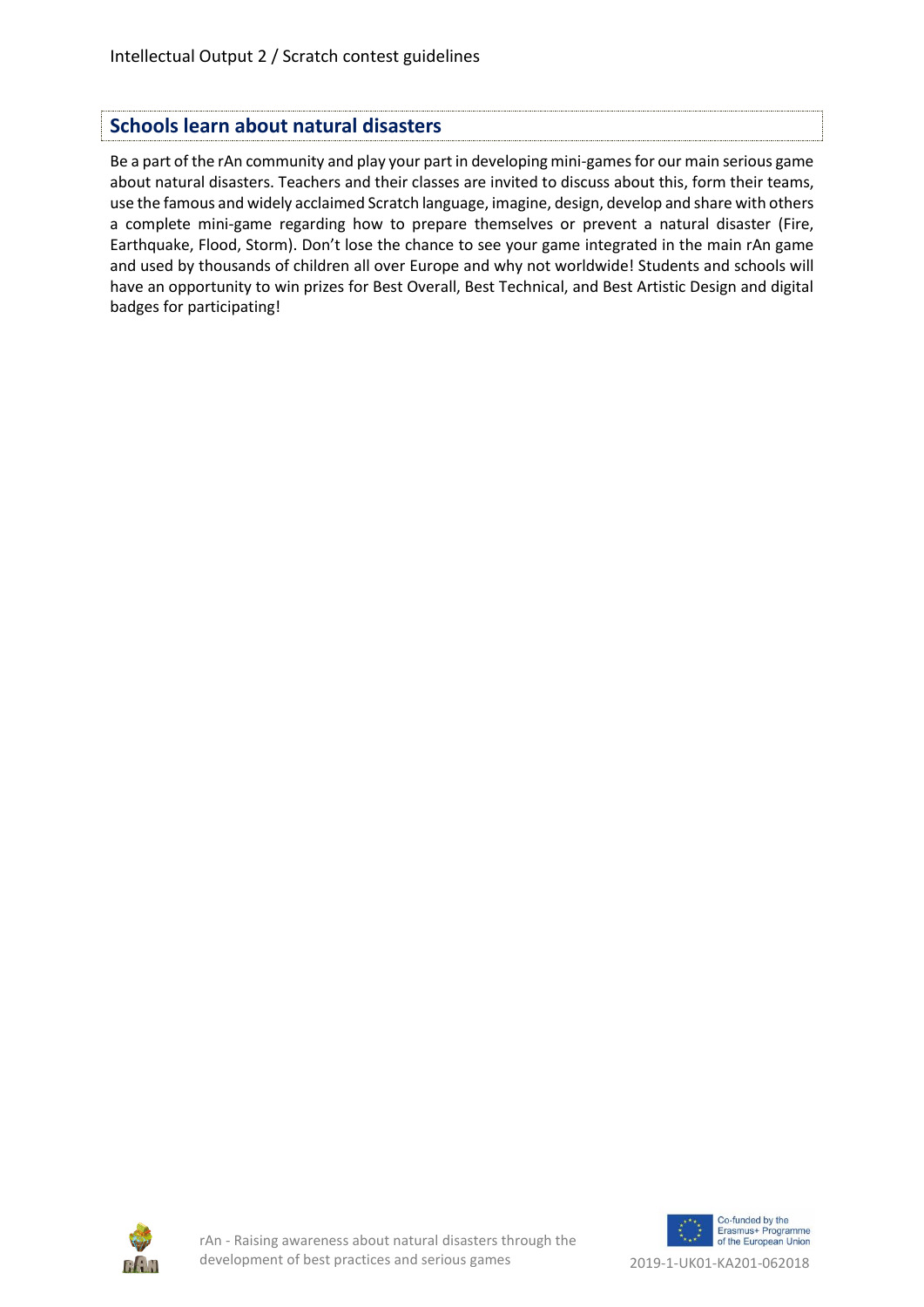

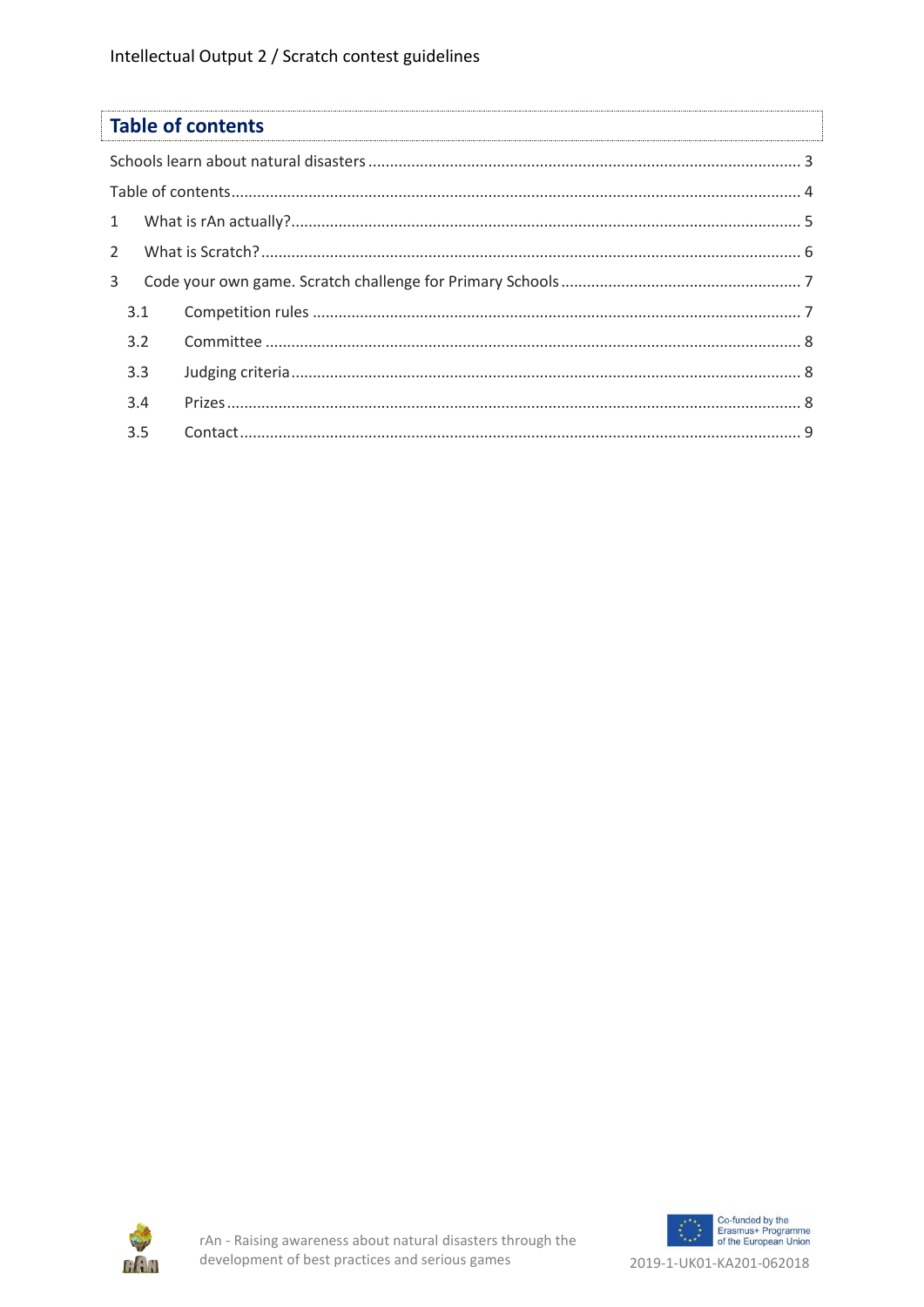### **1 What is rAn actually?**

The rAn is a project funded by the Erasmus+ framework. It targets the European education and training community as a whole by fostering the enhancement of the proposed curriculum and tools. In primary education, for instance, a core concern is when and how to introduce such issues. This decision is important in order not to frighten children and young people, but to empower them to understand, critically engage with and tackle environmental change and natural phenomena. Educators at all levels will also need support and training to deliver quality education about complex, climate related topics in ways which are both relevant to local environmental, social and political contexts, and which meet wider educational targets (e.g. literacy, numeracy, citizenship).

The rAn project mainly aims to develop:

- A "natural disasters awareness kit" and a serious game that promote awareness of young people in the field of natural disasters and measures, tools and practices for either predicting/preventing or facing hazardous situations.
- **EXECT** Learning methodologies and best practices that promote "hands-on" experiential learning scenarios, critical thinking and problem-based learning. Such methods draw their content from real- world practices and needs, promote knowledge abstraction, encourage the deployment of state-of-the-art technological tools and methods. They tend to foster the creation of concrete representations for a plethora of science concepts (coding, , mathematics, mechanics etc.) through active role playing.
- Learning scenarios and puzzles that encourage either Computational Thinking (Coding, IoT) principles and processes as well as "smart", modern and responsible solutions for the aforementioned problem(s) in a digital environment
- **•** An active community of practice for teachers that will be interested in disseminating the aforementioned concepts, tools and practices among stakeholders that come from the field of education.



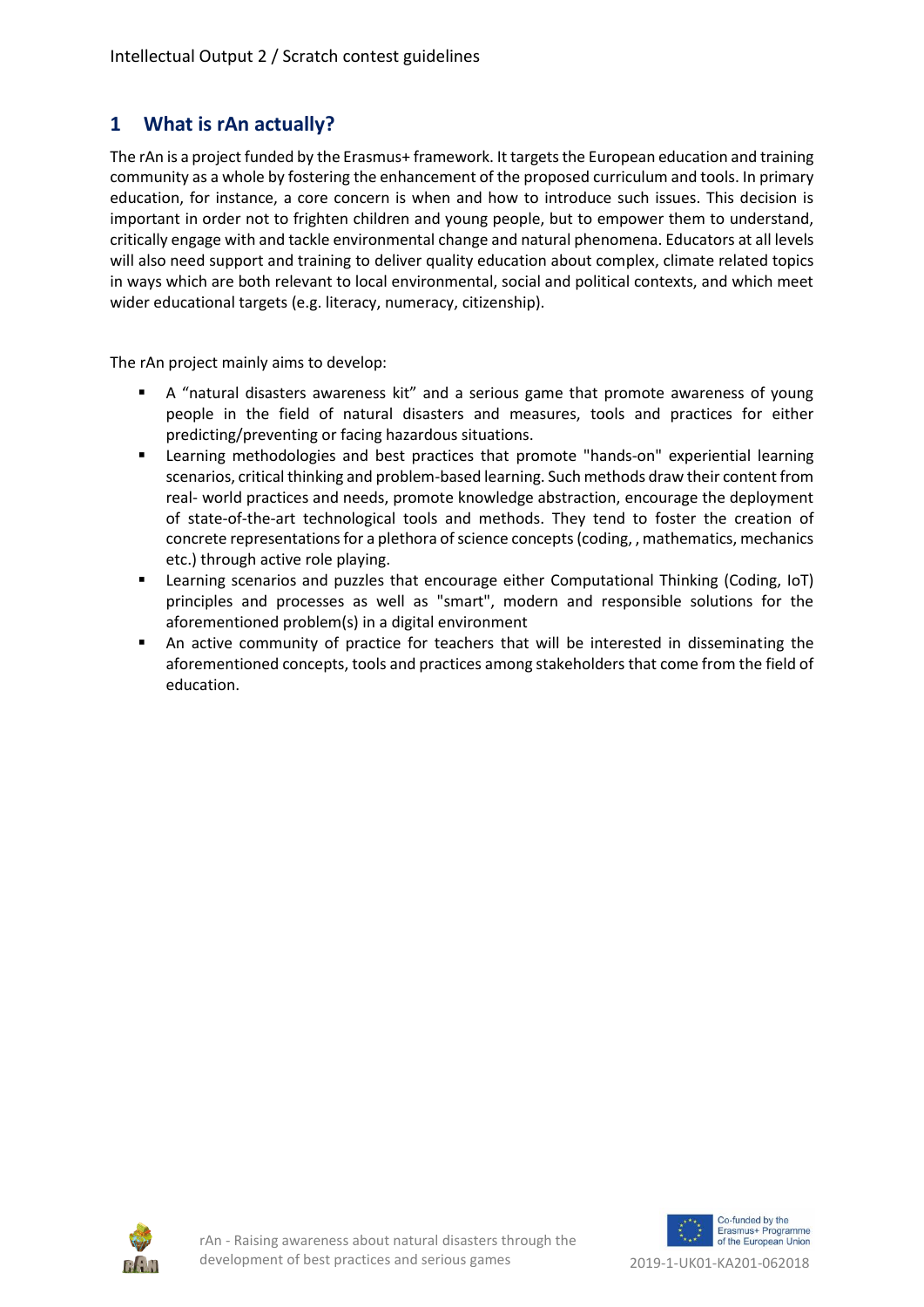## **2 What is Scratch?**

Scratch is a block-based visual programming language and online community. It was developed by the [MIT Media Lab,](http://scratch.mit.edu/) has been translated into 70+ languages, and it can be used to help introduce young students to coding. It can also be used to create some very amazing and complex projects. Please find all the useful info, tips and tricks about how to deploy Scratch in your classroom on the following wiki: [https://en.scratch-wiki.info/wiki/Scratch\\_Wiki\\_Home](https://en.scratch-wiki.info/wiki/Scratch_Wiki_Home) 

The process of creating and sharing a game with us for the purposes of the rAn contest is quite simple. Just take a look and don't hesitate to click on the suggested steps:



**USEFUL TIP:** The rAn consortium will offer a free of charge webinar for all the interested teachers that have never worked with Scratch or would like to get to know better its affordances. This will happen within the first weeks of 2021 and will be fully supported by the University of Thessaly and experienced tutors. The webinar will be held in English and a certification of participation will also be issued. Further information will be announced on the project's website soon. Don't forget to reserve your participation as soon as the process begins. For further info, please consult [https://ranproject.eu/.](https://ranproject.eu/)





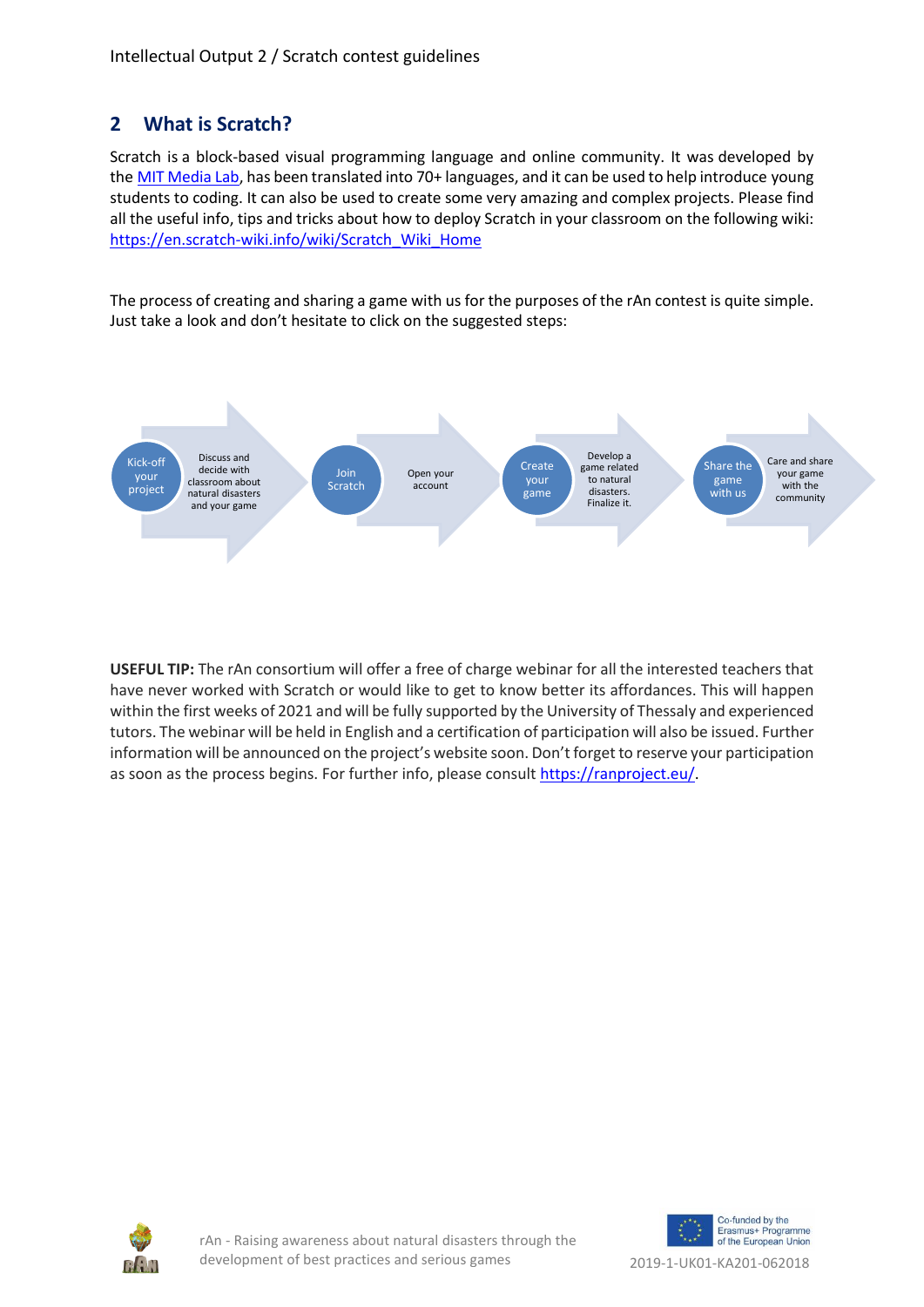### **3 Code your own game. Scratch challenge for Primary Schools**

#### **3.1 Competition rules**

- 1. Each submission must feature one of the four Natural disasters (fires, storms, earthquakes and floods) as the main theme.
- 2. Each game should be created with Scratch about awareness, prevention and preparedness on -at least- one of the four natural disasters that the project deals with.
- 3. Needless to say, that teachers are asked to have a supportive role on the whole design and development of the game. Pupils themselves (in small groups) should be the main developers.
- 4. The games could be one-screen only, however we encourage the creators to develop more extensive scenarios with a maximum of 10 screens each. The scenarios should be catchy and simple to understand and the game should not be endless. There should be a main objective which, once fulfilled, the game should come to an end. The plot is necessary to end successfully or not at some point. The element of a countdown timer until the ending, would be a handy feature.
- 5. The competition is open to students in primary schools all over Europe and why not worldwide.
- 6. The project must be created using Scratch, which can be downloaded for free at http://scratch.mit.edu.
- 7. Entries from a school can only be accepted if the school has been registered by a teacher using the official registration form o[n https://ranproject.eu/](https://ranproject.eu/)
- 8. A classroom can submit as many games as kids and their teacher like. Numerous entries from the same classroom should be about games created from teams of no more than 4 students each. This is because we want the teams to work on a collaborative basis and encourage interesting classroom projects and design thinking processes.
- 9. Entries can only be accepted if they have been uploaded to a school's gallery, created by a teacher, on the Scratch website at [http://scratch.mit.edu](http://scratch.mit.edu/)
- 10. Entries must be original works created by the team submitting the entry. "Remixed" games will not be accepted.
- 11. If your entry incorporates music, sound, text or images, you must own the rights to use that material otherwise please make use of royalty-free content and please declare this in the respective form that will be soon uploaded on https://ranproject.eu/ran-co-creators.
- 12. The competition organizers reserve the right to disqualify any entry based on inappropriate or copyrighted content and any entries which do not adhere to the competition rules and guidelines.
- 13. When an entry is submitted, permission is granted to the organizers of the competition to make unrestricted use of the entry in the future for publicity or educational purposes in the



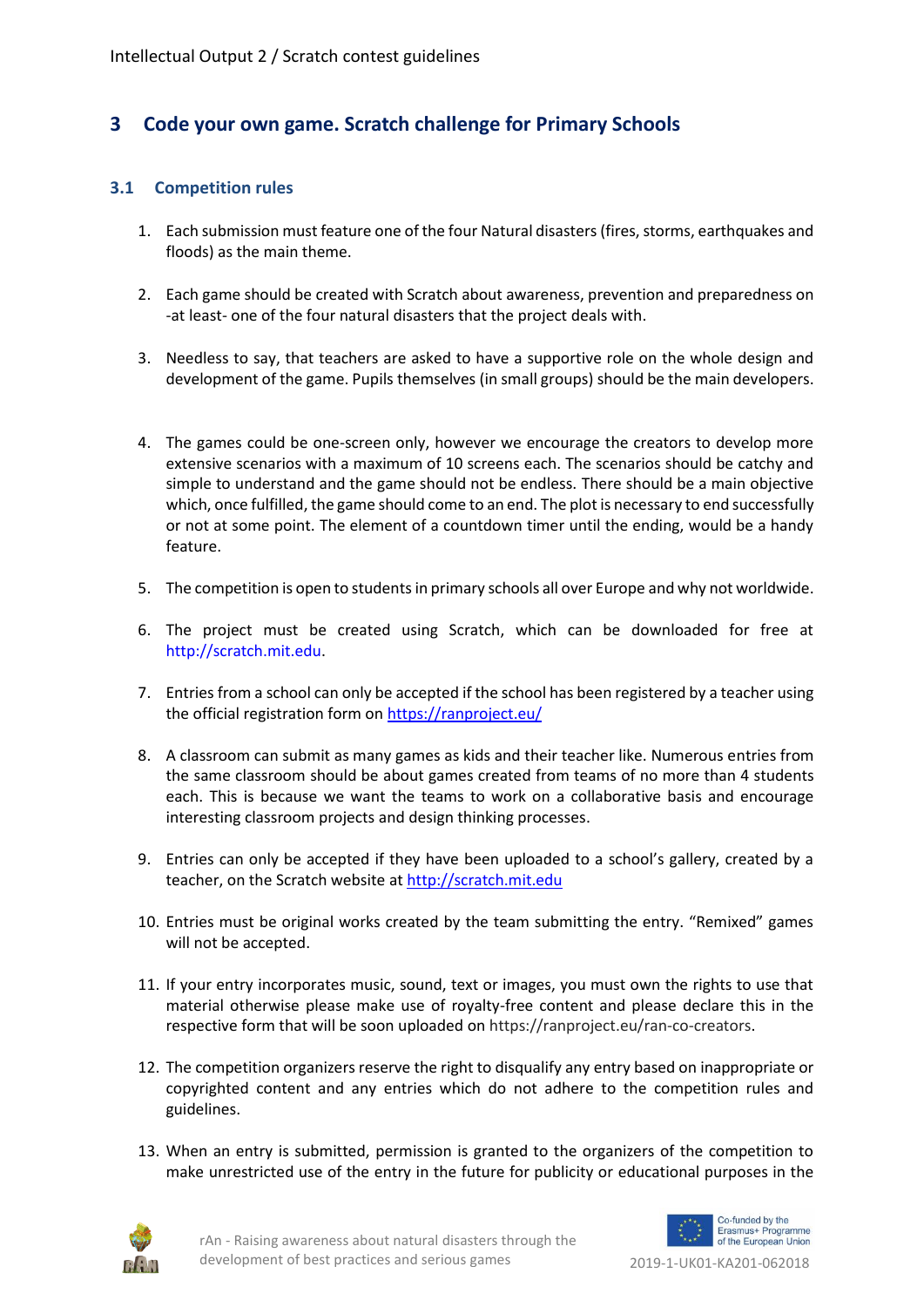context of the rAn project. In such use, the organizers will make sure that the author/school is clearly acknowledged.

- 14. Documentation of the design and development of each game is highly recommended. This can be done in various ways but a short report (2-5 pages at most) on the various stages of development through photos, children's comments and teachers' feedback on the whole experience will be a big plus for the final outcome.
- 15. Teachers are encouraged to submit games along with a relevant lesson plan regarding natural disasters awareness (written by the teachers, on lesson plan per game). The entry will gain extra bonus and the lesson plan will also be included in the final manual of the game with a relevant reference about each creator.
- 16. Teachers and students will need to answer a short on-line questionnaire about their overall experience prior to and after developing the game. The questionnaire will be published on the project's website ([https://ranproject.eu/\)](https://ranproject.eu/)

### **3.2 Committee**

The judging committee consists of University professors, experienced teachers, policy makers and software developers from 4 different countries, namely Greece, Portugal, Spain, UK. None of them is somehow affiliated or connected with any school or organization participating in the contest. A complete list of judges will be published soon on the contest's website.

#### **3.3 Judging criteria**

Each entry will be reviewed by a panel of judges. The judges will ground the judging process in a 1-5 grading scale. The committee will award a maximum of points for each of the following:

- Originality and creativity (Plagiarized entry will have deduction of marks) up to 5 points
- Stimulating/Engaging (Fun to use) up to 5 points
- Functionality and technical quality (Projects must make clever use of Scratch features. Games should be at least playable with no technical flaws and bugs)- up to 5 points
- Faithfulness to rAn's specific purposes- up to 5 points
- Overall documentation and validation of each project up to 5 points
- Ease of usage (Casual concept no lengthy instructions needed)- up to 5points
- Engaging visuals up to 5 points
- Educational added value and sustainability (Games that come along with a concrete lesson plan and accompanying activities, clearly explained objectives and coherent alignment and conformity with national curricula, will be considered of higher educational value. This means that such a game could be considered as a standalone educational tool integrated in a coherent educational scenario regarding awareness of children about natural disasters' prevention and preparedness)

The maximum points a game can earn are 40/40.

The decisions of the judging panel are final and no correspondence will be entered into.

#### **3.4 Prizes**